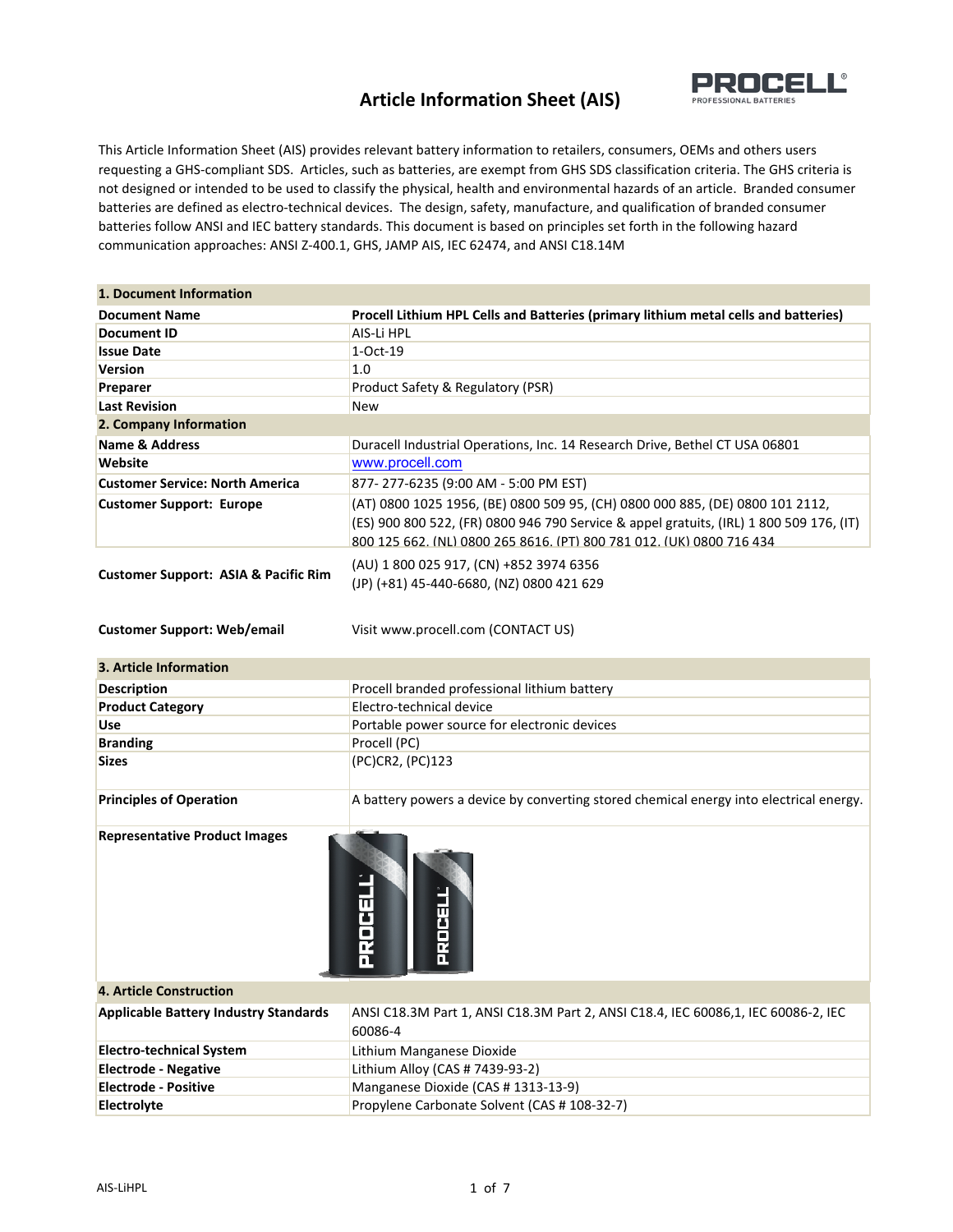

| Electrolyte                                          | 1,2-Dimethoxyethane Solvent (CAS # 110-71-4)                                               |
|------------------------------------------------------|--------------------------------------------------------------------------------------------|
| <b>Materials of Construction - Can</b>               | Steel (CAS # 110-71-4)                                                                     |
| <b>Declarable Substances</b>                         | 1-2-Dimethoxyethane (CAS #110-71-4)                                                        |
| (IEC 62474 Criteria 1)                               |                                                                                            |
| <b>Mercury Free Battery</b>                          | Yes                                                                                        |
| (ANSI C18.4M <5ppm)                                  |                                                                                            |
| <b>Small Cell or Battery</b>                         | Sizes 123 and CR2 fit inside a specially designed test cylinder [2.25 inches (57.1 mm)     |
| (ANSI C18.1M Part 2; IEC 60086-5)                    | long by 1.25 inches (31.70 mm) wide.]                                                      |
| 5. Health & Safety                                   |                                                                                            |
| Ingestion                                            | Required for sizes 1/3N, 123, 28L, CR2: Keep away from children. If swallowed,             |
|                                                      | consult a physician immediately.                                                           |
| <b>Normal Conditions of Use</b>                      | Exposure to contents inside the sealed battery will not occur unless the battery leaks,    |
|                                                      | is exposed to high temperatures, or is mechanically abused.                                |
| Note to Physician                                    | Note to Physician - For information on battery identification and treatment, call the 24   |
|                                                      | hour NATIONAL BATTERY INGESTION HOTLINE (800-408-8666). Additional treatment               |
|                                                      | information is available from the NATIONAL CAPITAL POISON CONTROL CENTER                   |
|                                                      | BUTTON BATTERY INGESTION TRIAGE AND TREATMENT GUIDELINE:                                   |
|                                                      | https://www.poison.org/battery/guideline. If the patient is less than or equal to 12       |
|                                                      | years, immediately obtain an x-ray to locate the battery. If the patient is > 12 years and |
|                                                      | the battery diameter is > than 12 mm or unknown also obtain an x-ray. X-rays should        |
|                                                      | include the entire neck, esophagus and abdomen. Once the position of the battery in        |
|                                                      | the esophagus is determined by x-ray and if less than 12 hours post ingestion consider     |
|                                                      | giving sucralfate suspension 10ml by mouth every 10 minutes, up to 3 doses while           |
|                                                      | waiting for sedation for endoscopy. Do not delay battery removal because a patient         |
| <b>First Aid - If swallowed</b>                      | First Aid - If battery swallowed: DO NOT GIVE IPECAC. Do not induce vomiting. Seek         |
|                                                      | medical attention immediately and call 24 hour NATIONAL BATTERY INGESTION                  |
|                                                      | HOTLINE (800-498-8666) for assistance with battery identification and treatment.           |
|                                                      | Attempt to determine battery imprint code (or diameter) of companion or                    |
|                                                      | replacement battery. If no imprint code is available, measure or estimate the battery      |
|                                                      | diameter based on the size of the slot the battery fits or the size of the comparable      |
|                                                      | battery. Provide this information to the treating health care provider. If the child is    |
|                                                      | greater than 12 months of age and able to swallow, and the battery was swallowed           |
|                                                      | within the prior 12 hours, if readily available administer honey immediately and while     |
|                                                      | on route to the emergency room. Give 10 mL (2 teaspoons) of honey by mouth every           |
|                                                      | 10 minutes for up to 6 doses. Do not delay going to the ER to obtain or give honey.        |
|                                                      |                                                                                            |
|                                                      | Other than the honey do not give anything by mouth.                                        |
| 24-Hour National Battery Ingestion<br><b>Hotline</b> | USA/CANADA Calls Only: 1-800-498-8666 (Toll Free)                                          |
| <b>First Aid - Eye Contact</b>                       | Flush with running water for at least 30 minutes. Seek medical attention immediately.      |
|                                                      |                                                                                            |
| <b>First Aid - Skin Contact</b>                      | Remove contaminated clothing and flush skin with running water for at least 15             |
|                                                      | minutes. Seek medical attention if irritation persists.                                    |
| <b>First Aid - Inhalation</b>                        | Contents of leaking battery may be irritating to respiratory passages. Move to fresh       |
|                                                      | air. Seek medical attention if irritation persists.                                        |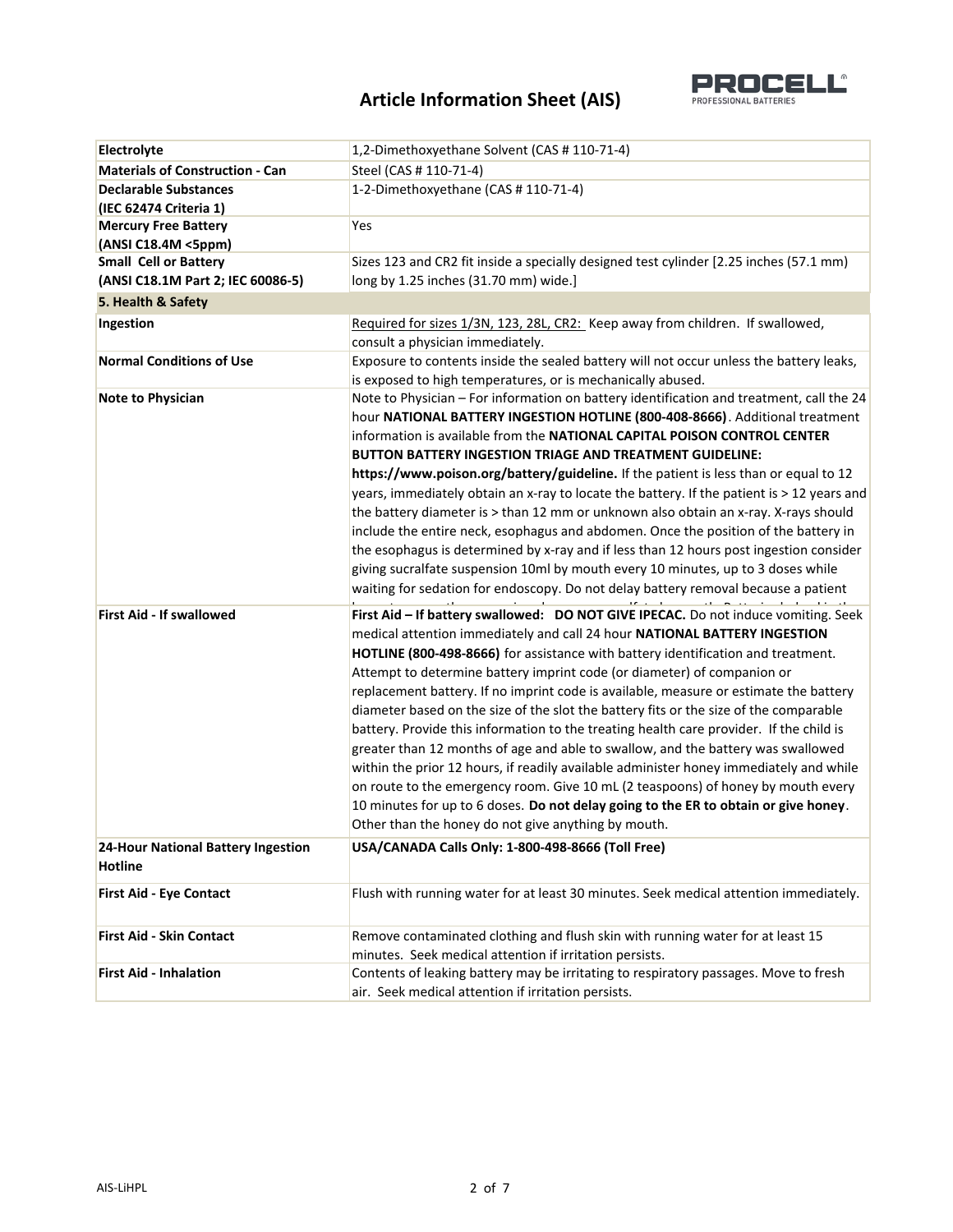

| <b>Battery Safety Standards &amp; Testing</b>                  | Duracell lithium metal batteries meet the requirements of ANSI C18. 3M Part 2 and IEC                                                                                  |
|----------------------------------------------------------------|------------------------------------------------------------------------------------------------------------------------------------------------------------------------|
|                                                                | 60086-4. These standards specify tests and requirements for lithium batteries to<br>ensure safe operation under normal use and reasonably foreseeable misuse. The test |
|                                                                | regimes assess three conditions of safety. These are:                                                                                                                  |
|                                                                | 1-Intended use simulation: Partial use, vibration, thermal shock, and mechanical                                                                                       |
|                                                                | shock                                                                                                                                                                  |
|                                                                |                                                                                                                                                                        |
|                                                                | 2-Reasonably foreseeable misuse: Incorrect installation, external short-circuit, free<br>fall (user-drop), over-discharge, and crush                                   |
|                                                                | 3-Design consideration: Thermal abuse, mold stress                                                                                                                     |
|                                                                |                                                                                                                                                                        |
| <b>Precautionary Statements</b>                                | CAUTION: Keep batteries away from children. If swallowed, consult a physician at                                                                                       |
|                                                                | once. For information on treatment, within North America call (202) 625-3333 collect.                                                                                  |
|                                                                | Ingestion may lead to serious injury or death. Cell can explode or leak if heated,                                                                                     |
|                                                                | disassembled, shorted, recharged, exposed to fire or high temperature or inserted                                                                                      |
|                                                                | incorrectly. Keep in original package until ready to use. Do not carry batteries loose in                                                                              |
|                                                                | your pocket or purse.                                                                                                                                                  |
| 6. Fire Hazard & Firefighting                                  |                                                                                                                                                                        |
| <b>Fire Hazard</b>                                             | Batteries may rupture or leak if involved in a fire.                                                                                                                   |
| <b>Extinguishing Media</b>                                     | Use any extinguishing media appropriate for the surrounding area. For incipient                                                                                        |
|                                                                | (beginning) fires, carbon dioxide extinguishers or copious amounts of water are                                                                                        |
|                                                                | effective in cooling burning lithium metal batteries. If fire progresses to where lithium                                                                              |
|                                                                | metal is exposed (deep red flames), use a Class D extinguisher suitable for lithium                                                                                    |
|                                                                | metal.                                                                                                                                                                 |
| <b>Fires Involving Large Quantities of</b><br><b>Batteries</b> | Large quantities of batteries involved in a fire will rupture and release irritating fumes<br>from thermal degradation                                                 |
|                                                                |                                                                                                                                                                        |
|                                                                | Use a Class "D" fire extinguisher or other smothering agent such as Lith-X, copper                                                                                     |
|                                                                | powder or dry sand. If using water, use enough to smother the fire. Using an                                                                                           |
|                                                                | insufficient amount of water will make the fire worse. Cooling exterior of batteries will                                                                              |
|                                                                | help prevent rupturing. Burning batteries generate toxic and corrosive lithium                                                                                         |
|                                                                | hydroxide fumes. Firefighters should wear self-contained breathing apparatus.                                                                                          |
|                                                                | Detailed information on fighting a lithium metal battery fire can be found in US DOT                                                                                   |
|                                                                | Emergency Response Guide 138 (Substances-Water-Reactive).                                                                                                              |
|                                                                |                                                                                                                                                                        |
| 7. Handling & Storage                                          |                                                                                                                                                                        |
| <b>Handling Precautions</b>                                    | Avoid mechanical and electrical abuse. Do not short circuit or install incorrectly.                                                                                    |
|                                                                | Batteries may rupture or vent if disassembled, crushed, recharged or exposed to high                                                                                   |
|                                                                | temperatures. Install batteries in accordance with equipment instructions.                                                                                             |
| <b>Storage Precautions</b>                                     | Store batteries in a dry place at normal room temperature. Refrigeration does not                                                                                      |
|                                                                | make them last longer.                                                                                                                                                 |
| <b>Spills of Large Quantities of Loose</b>                     | Notify spill personnel of large spills. Irritating and flammable vapors may be released                                                                                |
| <b>Batteries (unpackaged)</b>                                  | from leaking or ruptured batteries. Spread batteries apart to stop shorting. Eliminate                                                                                 |
|                                                                | all ignition sources. Evacuate area and allow vapors to dissipate. Clean-up personnel                                                                                  |
|                                                                | should wear appropriate personal protective equipment to avoid eye and skin contact                                                                                    |
|                                                                | and inhalation of vapors or fumes. Increase ventilation. Carefully collect batteries and                                                                               |
|                                                                | place in appropriate container for disposal. Remove any spilled liquid with absorbent                                                                                  |
|                                                                | material and contain for disposal.                                                                                                                                     |
|                                                                |                                                                                                                                                                        |
| 8. Disposal Considerations (GHS Section 13)                    |                                                                                                                                                                        |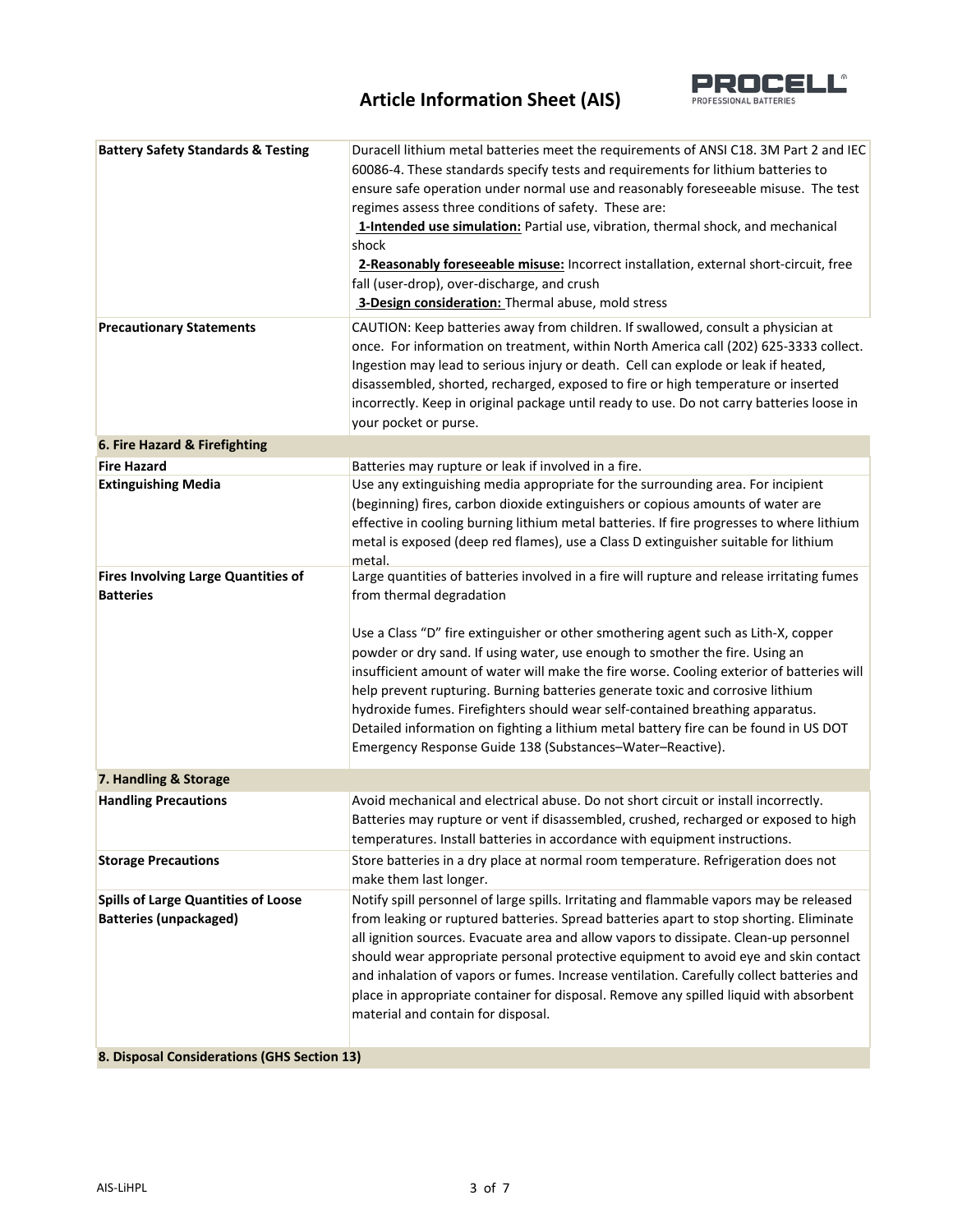

| <b>Collection &amp; Proper Disposal</b>                                         |                                                                                                                                                                                                                                                                                                                                                                                                                                                                                                                                                                                                                                                                                                                                                                                           | batteries with household trash.    |             | Dispose of used (or excess) batteries in compliance with federal, state/provincial and<br>local regulations. Do not accumulate large quantities of used batteries for disposal as<br>accumulations could cause batteries to short-circuit. Do not incinerate. In countries,<br>such as Canada and the EU, where there are regulations for the collection and<br>recycling of batteries, consumers should dispose of their used batteries into the<br>collection network at municipal depots and retailers. They should not dispose of |  |
|---------------------------------------------------------------------------------|-------------------------------------------------------------------------------------------------------------------------------------------------------------------------------------------------------------------------------------------------------------------------------------------------------------------------------------------------------------------------------------------------------------------------------------------------------------------------------------------------------------------------------------------------------------------------------------------------------------------------------------------------------------------------------------------------------------------------------------------------------------------------------------------|------------------------------------|-------------|---------------------------------------------------------------------------------------------------------------------------------------------------------------------------------------------------------------------------------------------------------------------------------------------------------------------------------------------------------------------------------------------------------------------------------------------------------------------------------------------------------------------------------------|--|
| USA EPA RCRA (40 CFR 261)                                                       | "Charged" lithium metal batteries meet the criteria (D003 - Reactivity) of a hazardous<br>waste as defined under the Resource Conservation and Recovery Act (RCRA) 40 CRT<br>261.23. If recycled, lithium metal batteries are classified as Universal Waste.                                                                                                                                                                                                                                                                                                                                                                                                                                                                                                                              |                                    |             |                                                                                                                                                                                                                                                                                                                                                                                                                                                                                                                                       |  |
| USA DOT (49 CFR 173.184 (d))                                                    | d) Lithium cells or batteries shipped for disposal or recycling. A lithium cell or battery,<br>including a lithium cell or battery contained in equipment, that is transported by motor<br>vehicle to a permitted storage facility or disposal site, or for purposes of recycling, is<br>excepted from the testing and record keeping requirements of paragraph (a) and the<br>specification packaging requirements of paragraph (b)(3) of this section, when packed<br>in a strong outer packaging conforming to the requirements of §§173.24 and 173.24a.<br>A lithium cell or battery that meets the size, packaging, and hazard communication<br>conditions in paragraph (c)(1)-(3) of this section is excepted from subparts C through H<br>of part 172 of this subchapter.          |                                    |             |                                                                                                                                                                                                                                                                                                                                                                                                                                                                                                                                       |  |
| California Universal Waste Rule (Cal.<br>Code Regs. Title 22, Div. 4.5, Ch. 23) | California prohibits disposal of batteries as trash (including household trash).                                                                                                                                                                                                                                                                                                                                                                                                                                                                                                                                                                                                                                                                                                          |                                    |             |                                                                                                                                                                                                                                                                                                                                                                                                                                                                                                                                       |  |
| <b>Vemont Primary Battery Stewardship</b><br>Law (ACT 139)                      | In Vermont, consumers must recycle lithium batteries. For information, contact<br>http://www.call2recycle.org.                                                                                                                                                                                                                                                                                                                                                                                                                                                                                                                                                                                                                                                                            |                                    |             |                                                                                                                                                                                                                                                                                                                                                                                                                                                                                                                                       |  |
| 9. Transport Information (GHS Section 14)                                       |                                                                                                                                                                                                                                                                                                                                                                                                                                                                                                                                                                                                                                                                                                                                                                                           |                                    |             |                                                                                                                                                                                                                                                                                                                                                                                                                                                                                                                                       |  |
| <b>Regulatory Status</b>                                                        | Duracell lithium metal batteries are produced and delivered in accordance with<br>current IATA/ICAO regulations. Duracell lithium metal batteries can be by air shipped<br>in accordance with ICAO (2018 edition) or IATA (2019 60th edition). Shipping<br>packages for all DURACELL lithium cells/batteries are designed to prevent: short<br>circuits, movement within the package, damage to the cells/batteries, and release of<br>the package contents. Persons who prepare or offer lithium batteries for transport are<br>required by regulation to be trained to the extent of their responsibility. The<br>information in this section is provided for informational purposes only. The<br>transportation of lithium metal batteries is regulated by ICAO, IATA, IMO, ADR and US |                                    |             |                                                                                                                                                                                                                                                                                                                                                                                                                                                                                                                                       |  |
| <b>DEFECTIVE Lithium Batteries</b>                                              | DOT<br>Defective Lithium batteries are forbidden on both Passenger and Cargo Aircraft. For all<br>other modes of transportation, defective lithium batteries are fully regulated as<br>Dangerous Goods.                                                                                                                                                                                                                                                                                                                                                                                                                                                                                                                                                                                   |                                    |             |                                                                                                                                                                                                                                                                                                                                                                                                                                                                                                                                       |  |
| <b>Total Lithium Content (grams)</b>                                            |                                                                                                                                                                                                                                                                                                                                                                                                                                                                                                                                                                                                                                                                                                                                                                                           | See below for each catalog number: |             |                                                                                                                                                                                                                                                                                                                                                                                                                                                                                                                                       |  |
|                                                                                 | <b>Catalog</b>                                                                                                                                                                                                                                                                                                                                                                                                                                                                                                                                                                                                                                                                                                                                                                            | <b>Total Lithium Content</b>       | <b>Type</b> | <b>Total Cell/Battery</b>                                                                                                                                                                                                                                                                                                                                                                                                                                                                                                             |  |
|                                                                                 | No.                                                                                                                                                                                                                                                                                                                                                                                                                                                                                                                                                                                                                                                                                                                                                                                       | (grams)                            |             | <b>Weight (grams)</b>                                                                                                                                                                                                                                                                                                                                                                                                                                                                                                                 |  |
|                                                                                 | PC 123                                                                                                                                                                                                                                                                                                                                                                                                                                                                                                                                                                                                                                                                                                                                                                                    | 0.55                               | Cell        | 17                                                                                                                                                                                                                                                                                                                                                                                                                                                                                                                                    |  |
|                                                                                 | PC CR2                                                                                                                                                                                                                                                                                                                                                                                                                                                                                                                                                                                                                                                                                                                                                                                    | 0.26                               | Cell        | 11                                                                                                                                                                                                                                                                                                                                                                                                                                                                                                                                    |  |
| <b>UN Identification Number/</b><br><b>Shipping Name</b>                        | UN3090 Lithium metal batteries<br>UN3091 Lithium metal batteries packed with or contained in equipment                                                                                                                                                                                                                                                                                                                                                                                                                                                                                                                                                                                                                                                                                    |                                    |             |                                                                                                                                                                                                                                                                                                                                                                                                                                                                                                                                       |  |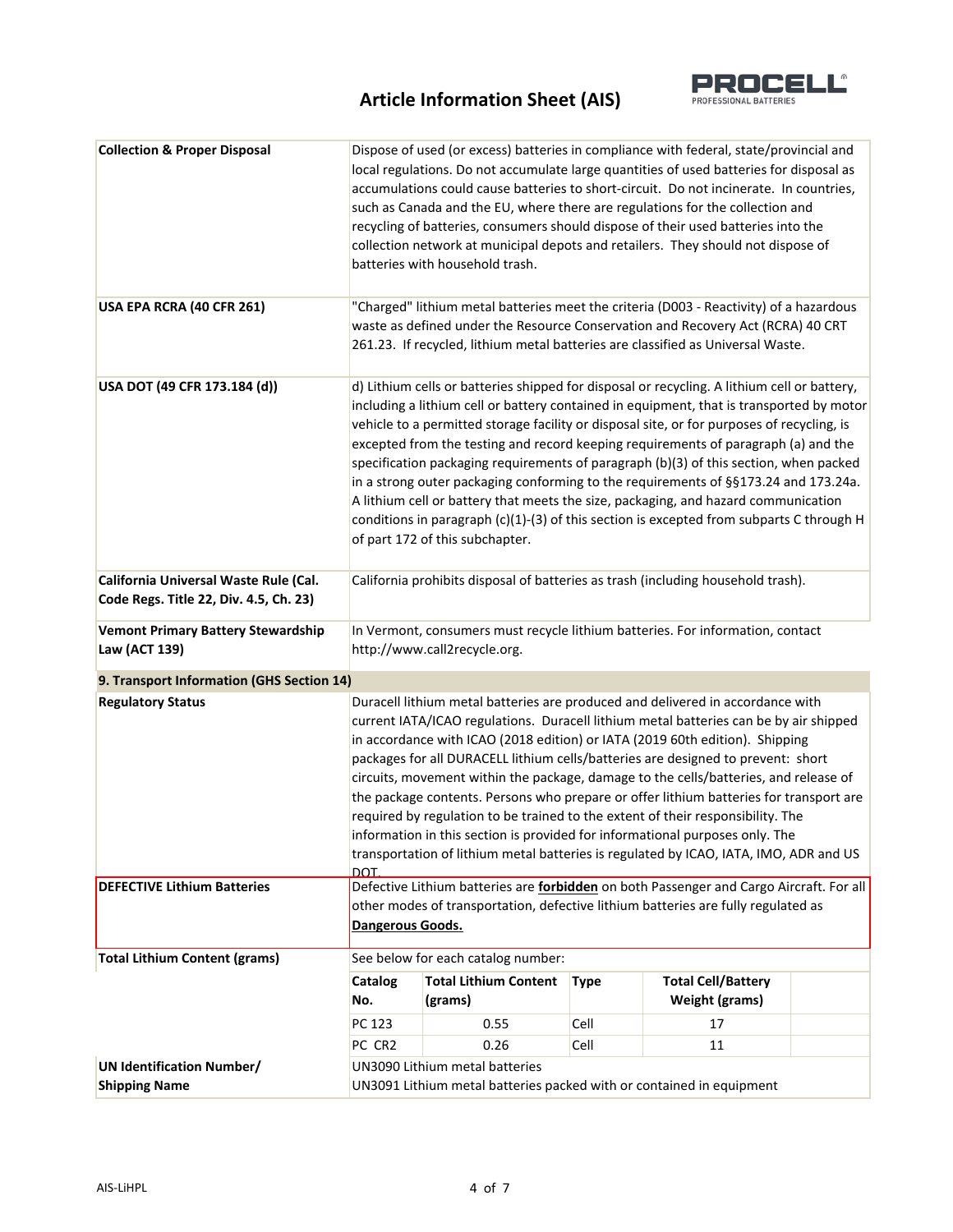

| <b>UN 38.3 Transportation Tests</b>          | Duracell certifies that all of its lithium batteries meet the requirements of the UN<br>Manual of Tests and Criteria, Part III subsection 38.3. If you assemble these batteries<br>into larger battery packs, it is recommended that you perform the UN Tests to ensure<br>the requirements are met prior to shipment. |  |
|----------------------------------------------|------------------------------------------------------------------------------------------------------------------------------------------------------------------------------------------------------------------------------------------------------------------------------------------------------------------------|--|
| <b>Special Provisions Conformance</b>        | Special regulatory provisions require batteries to be packaged in a manner that<br>prevents the generation of a dangerous quantity of heat and short circuits.                                                                                                                                                         |  |
| <b>USA DOT Special Provision</b>             | 49 CFR 173.185(c) SP A101 (packed within equipment by air)                                                                                                                                                                                                                                                             |  |
| USA DOT Exceptions for Lithium Cells or      | 40 CFR 173.185(d)                                                                                                                                                                                                                                                                                                      |  |
| <b>Batteries Shipped for Disposal or</b>     |                                                                                                                                                                                                                                                                                                                        |  |
| <b>Recycling</b>                             |                                                                                                                                                                                                                                                                                                                        |  |
| Air Transport (IATA/ICAO) Packing            | PI 968 - Lithium metal batteries (shipped alone)                                                                                                                                                                                                                                                                       |  |
| Instructions (60th edition/2019)             | Note: Per IATA, on April 1, 2016 PI 968 Section II will be amended to limit to 1 the                                                                                                                                                                                                                                   |  |
|                                              | quantity of packages offered for consignment, quantity (1) in an overpack and the                                                                                                                                                                                                                                      |  |
|                                              | package must be offered separately from other cargo.                                                                                                                                                                                                                                                                   |  |
|                                              | PI 969 - Lithium metal batteries packed with equipment                                                                                                                                                                                                                                                                 |  |
|                                              | PI 970 - Lithium metal batteries contained in equipment                                                                                                                                                                                                                                                                |  |
| <b>Marine/Water Transport (IMDG) Special</b> | <b>188</b>                                                                                                                                                                                                                                                                                                             |  |
| <b>Provision</b>                             |                                                                                                                                                                                                                                                                                                                        |  |
| <b>ADR/RID Special Provision</b>             | 188                                                                                                                                                                                                                                                                                                                    |  |
| <b>Passenger Air Travel</b>                  | Air travelers should consult the US Department of Transportation (DOT) Safety Travel                                                                                                                                                                                                                                   |  |
|                                              | web site at http://safetravel.dot.gov for guidance regarding carry on of lithium                                                                                                                                                                                                                                       |  |
|                                              | batteries.                                                                                                                                                                                                                                                                                                             |  |
| <b>Emergency Transportation Hotline</b>      | <b>CHEMTREC 24-Hour Emergency Response Hotline</b>                                                                                                                                                                                                                                                                     |  |
|                                              | Within the United States call +703-527-3887                                                                                                                                                                                                                                                                            |  |
|                                              | Outside the United States, call +1 703-527-3887 (Collect)                                                                                                                                                                                                                                                              |  |
|                                              |                                                                                                                                                                                                                                                                                                                        |  |
| 10. Regulatory Information (GHS Section 15)  |                                                                                                                                                                                                                                                                                                                        |  |
| 10a. Battery Requirements                    |                                                                                                                                                                                                                                                                                                                        |  |
| <b>USA EPA Mercury Containing &amp;</b>      | During the manufacturing process, no mercury is added.                                                                                                                                                                                                                                                                 |  |
| <b>Rechargeable Battery Management Act</b>   |                                                                                                                                                                                                                                                                                                                        |  |
| of 1996                                      |                                                                                                                                                                                                                                                                                                                        |  |
| <b>EU Battery Directive 2006/66/EC</b><br>&  | Compliant with marking and substance restrictions for mercury (<0.0005%); cadmium                                                                                                                                                                                                                                      |  |
| amendment 2013/56/EU                         | (<0.0020%)I and lead (<0.0040%). EU retail and bulk packaging containing lithium                                                                                                                                                                                                                                       |  |
|                                              | metal batteries are marked with the special collection sysmbol in accordance with                                                                                                                                                                                                                                      |  |
|                                              | Article 21.                                                                                                                                                                                                                                                                                                            |  |
| 10b. General Requirements                    |                                                                                                                                                                                                                                                                                                                        |  |
| USA CPSIA 2008 (PL. 11900314)                | Exempt                                                                                                                                                                                                                                                                                                                 |  |
| USA CPSC FHSA (16 CFR 1500)                  | Consumer batteries are not listed as a hazardous product.                                                                                                                                                                                                                                                              |  |
| USA EPA TSCA Section 13 (40 CFR<br>707.20)   | For customs clearance purpose, batteries are defined as an "Article".                                                                                                                                                                                                                                                  |  |
| USA EPA RCRA (40 CFR 261)                    | "Charged" lithium metal batteries meet the criteria (D003 - Reactivity) of a hazardous                                                                                                                                                                                                                                 |  |
|                                              | waste as defined under the Resource Conservation and Recovery Act (RCRA) 40 CFR                                                                                                                                                                                                                                        |  |
|                                              | 261.23. If recycled, lithium metal batteries are classified as Universal Waste.                                                                                                                                                                                                                                        |  |
|                                              |                                                                                                                                                                                                                                                                                                                        |  |
| <b>USA California Prop 65</b>                | No warning required per 3rd party assessment.                                                                                                                                                                                                                                                                          |  |
| <b>CANADA Products Containing Mercury</b>    | Mercury free                                                                                                                                                                                                                                                                                                           |  |
| Regulations SOR/20140254                     |                                                                                                                                                                                                                                                                                                                        |  |
| EU REACH REGULATION (EC) NO.                 | Regulated as an "article." Contains 1,2-dimethoxyethane (CAS# 110-71-4).                                                                                                                                                                                                                                               |  |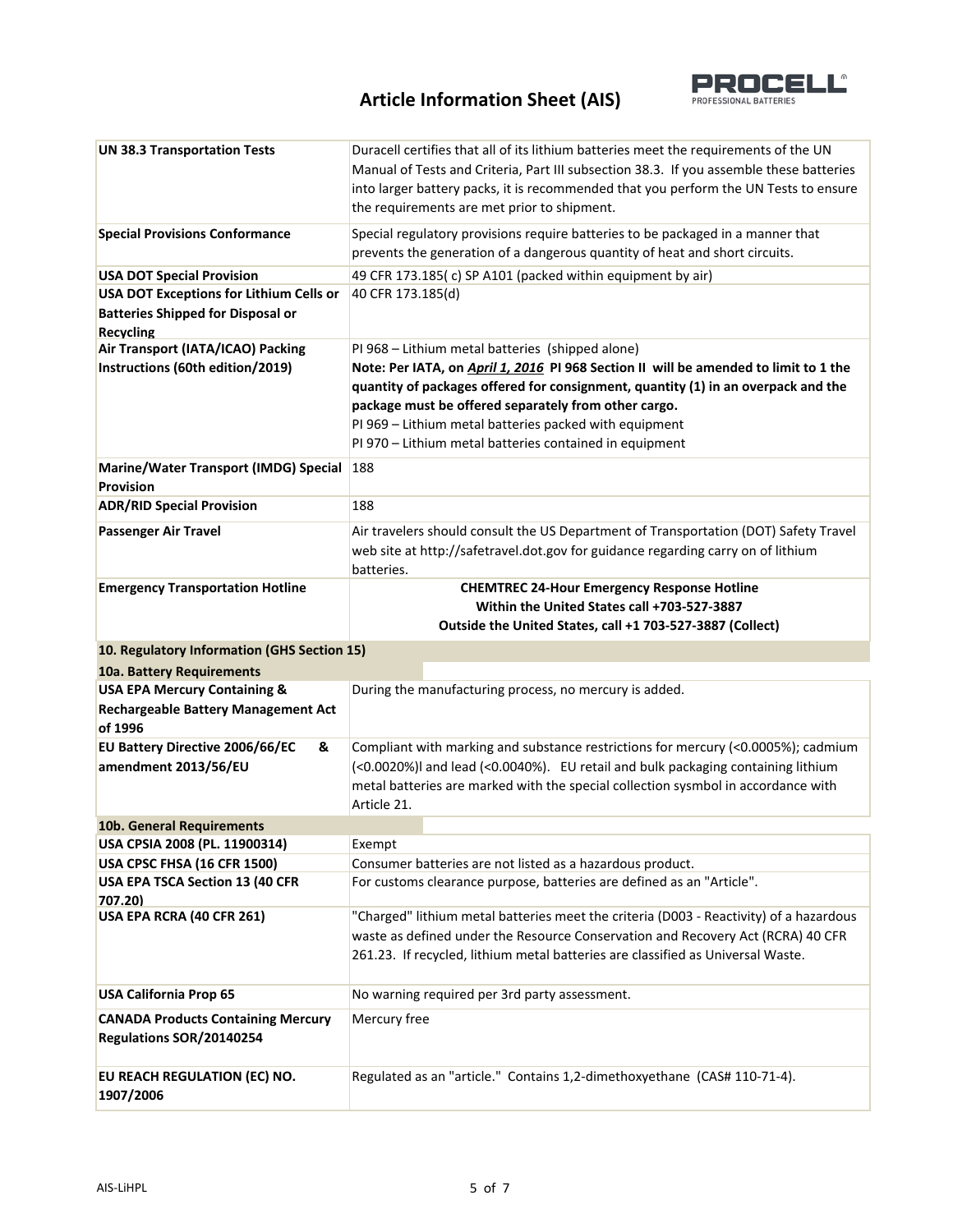

| <b>EU REACH SVHC Communication</b>                                                                                                                         | SVHC Substance Name: 1,2-dimethoxyethane (EGDME)                                                                                                                                                                                                                                                                                                                                                                                                                                                                               |
|------------------------------------------------------------------------------------------------------------------------------------------------------------|--------------------------------------------------------------------------------------------------------------------------------------------------------------------------------------------------------------------------------------------------------------------------------------------------------------------------------------------------------------------------------------------------------------------------------------------------------------------------------------------------------------------------------|
|                                                                                                                                                            | Use: Incorporated in a lithium battery as electrolyte solvent                                                                                                                                                                                                                                                                                                                                                                                                                                                                  |
|                                                                                                                                                            | EINEC Number: 203-794-9                                                                                                                                                                                                                                                                                                                                                                                                                                                                                                        |
|                                                                                                                                                            | CAS Number: 110-71-4                                                                                                                                                                                                                                                                                                                                                                                                                                                                                                           |
|                                                                                                                                                            | Concentration: The battery contains EGDME -SVHC in a concentration ranging from                                                                                                                                                                                                                                                                                                                                                                                                                                                |
|                                                                                                                                                            | 1.0 to 10.0% by weight. Because the battery is sealed, 100% of the EGDME-SVHC is                                                                                                                                                                                                                                                                                                                                                                                                                                               |
|                                                                                                                                                            | contained in the battery.                                                                                                                                                                                                                                                                                                                                                                                                                                                                                                      |
|                                                                                                                                                            | Safe Handling: Do not open the battery or disassemble it. Do not expose to fire or high                                                                                                                                                                                                                                                                                                                                                                                                                                        |
|                                                                                                                                                            | temperatures (>60°C). At end of life, the battery should be taken back to the nearest                                                                                                                                                                                                                                                                                                                                                                                                                                          |
|                                                                                                                                                            | collection point established by a National Collection Scheme used for batteries.                                                                                                                                                                                                                                                                                                                                                                                                                                               |
| <b>EU REACH Article 31</b>                                                                                                                                 | An SDS is not required for articles.                                                                                                                                                                                                                                                                                                                                                                                                                                                                                           |
| 10c. Regulatory Definitions - Articles                                                                                                                     |                                                                                                                                                                                                                                                                                                                                                                                                                                                                                                                                |
| <b>USA OSHA</b>                                                                                                                                            | 29 CFR 1910.1200(b)(6)(v)                                                                                                                                                                                                                                                                                                                                                                                                                                                                                                      |
| <b>USA TSCA</b>                                                                                                                                            | 40 CFR 704.3; 710.2(3)(c); and [19 CFR 12.1209a)]                                                                                                                                                                                                                                                                                                                                                                                                                                                                              |
| <b>EU REACH</b>                                                                                                                                            | Title 1 - Chapter 2 - Article 3(3)                                                                                                                                                                                                                                                                                                                                                                                                                                                                                             |
| <b>GHS</b>                                                                                                                                                 | Section 1.3.2.1                                                                                                                                                                                                                                                                                                                                                                                                                                                                                                                |
| 11. Other Information                                                                                                                                      |                                                                                                                                                                                                                                                                                                                                                                                                                                                                                                                                |
| 11a. Certification & 3rd Party Approvals                                                                                                                   |                                                                                                                                                                                                                                                                                                                                                                                                                                                                                                                                |
| <b>UL Listing</b>                                                                                                                                          | Lithium Batteries - Component BBCV2.MH12538                                                                                                                                                                                                                                                                                                                                                                                                                                                                                    |
|                                                                                                                                                            | 11b. AIS Hazard Communication Approaches (consulted in developing this document):                                                                                                                                                                                                                                                                                                                                                                                                                                              |
| <b>Globally Harmonized System (GHS)</b>                                                                                                                    | GHS SDS requirements and classification criteria do not apply to articles or products<br>(such as batteries) that have a fixed shape, which are not intended to release a<br>chemical. The article exemption is found in Section 1.3.2.1.1 of the GHS and reads:<br>The GHS applies to pure substances and their dilute solutions and to mixtures.<br>"Articles" as defined by the Hazard Communication Standard (29 CFR 1900.1200) of<br>the OSHA of the USA, or by similar definition, are outside the scope of the system." |
| <b>Joint Article Management Promotion</b><br><b>Consortium JAMP</b>                                                                                        | JAMP is a Japanese Industry Association who developed the concept of an Article<br>Information Sheet as a supply chain tool to share and communicate chemical<br>information in articles. The AIS authoring process is based on "declarable" substances<br>to meet global regulatory requirements as well as substances to be reported by<br>GADSL, JIG, etc.                                                                                                                                                                  |
| IEC 62474 Ed. 1.0 B:2012 Material<br>Declaration for Products of and for the<br><b>Electro-technical Industry</b>                                          | An international standard that came into effect in March 2012 concerning declaration<br>for electrical and electronic products. IEC 6274 replaces the defunct Joint Industry<br>Guide - Material Declaration for Electro-technical Products (JIG-101-Ed 4.1 (May 21,<br>2012)                                                                                                                                                                                                                                                  |
| online (http://std.iec.ch/iec62474).<br>Maintained by TC11: Environmental<br><b>Standardization for electrical and</b><br>electronic products and systems. | IEC 62474 Database - Publically available The general principle for a substance to be included in the database as a declarable<br>substance is: 1) existing national laws or regulations in an IEC member country that<br>are relevant to Electro-technical products and that prohibit or restrict substances, or<br>that have a labeling, communication, reporting or notification requirement, and 2)<br>applying IEC 62474 criteria results in identification of declarable substance.                                      |
| ANSI C18.4M-2017: Portable Cells and<br><b>Batteries - Environmental</b>                                                                                   | This standard provides regulatory guidance and a template to author an article<br>information sheet for a portable consumer battery. See Annex C.2 (informational)<br>Safety Data Sheets and Annex E (Informational) Article Information Sheet.                                                                                                                                                                                                                                                                                |